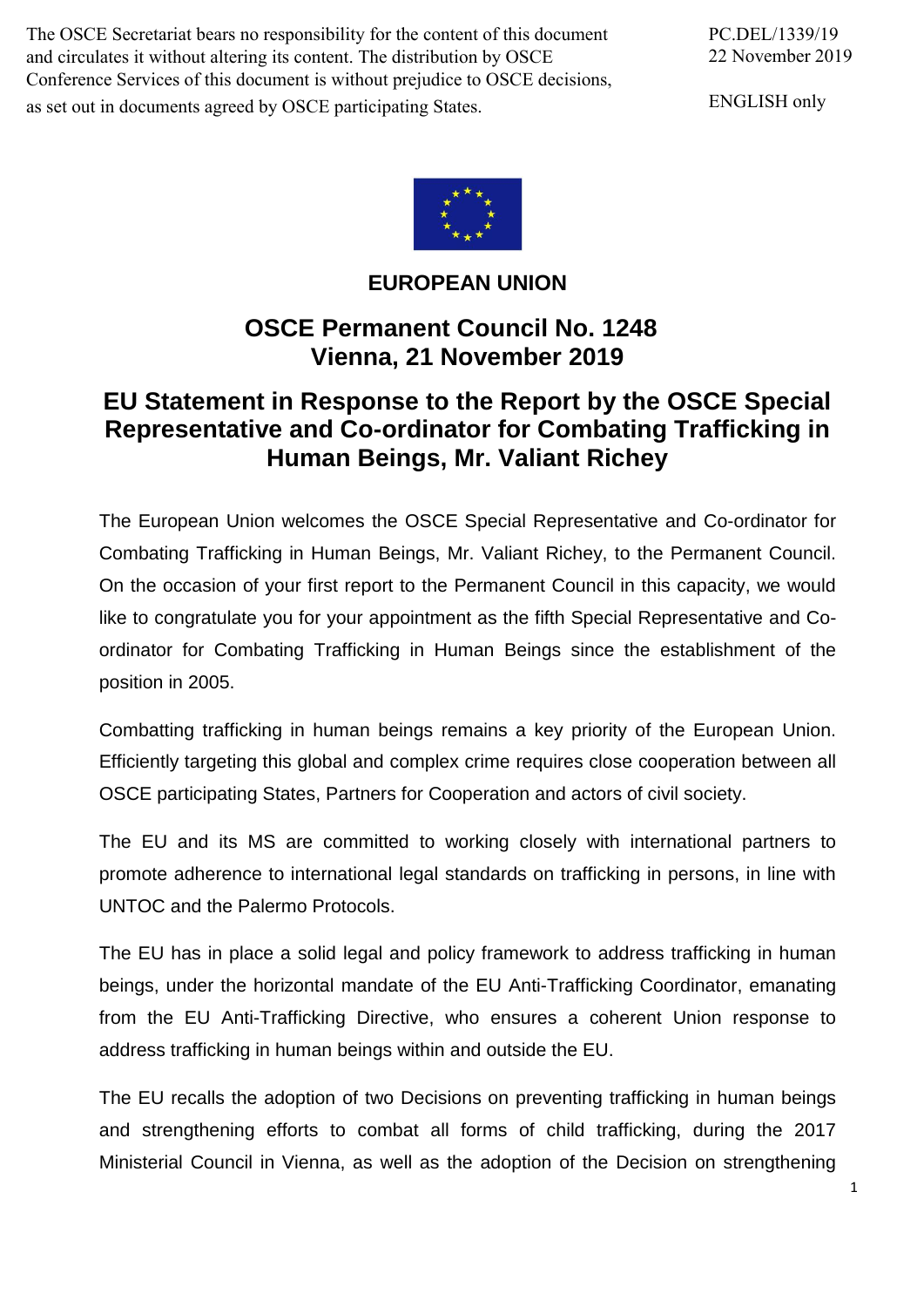

#### **EUROPEAN UNION**

efforts to prevent and combat child trafficking, including of unaccompanied minors, during the 2018 Ministerial Council in Milan.

We very much encourage the "policy to practice" methodology of the Office of the Special Representative and Co-ordinator for Combating Trafficking in Human Being in assisting participating States and Partners for Co-operation in the implementation of their OSCE anti-trafficking commitments. Your work on identification and protection of human trafficking cases in mixed migration flows, addressing child trafficking or prevention of human trafficking in supply chains, are just a few examples that demonstrate the value and impact of this approach in all pillars of the 2003 Action Plan and its 2013 Addendum. The recent publication of the compendium of resources and guide on financial investigations is another illustration of the role that your office can play in coordinating and building up on fragmented efforts with the view of improving the criminal justice response to trafficking.

We commend your country visits, which allow to maintain dialogue with the authorities and with the actors in the field, to promote the full implementation of OSCE commitments, to identify promising practices and to formulate country-specific recommendations.

We further outline the value of developing innovative training programs, such as the "(collaborative) simulation-based" trainings, aiming at building the capacity of participating States and Partners for Co-operation to effectively investigate and prosecute trafficking of human beings, as well as to promptly identify trafficked persons.

Exploring emerging trends in the field of trafficking in human beings should remain one of the priorities of your Office. Accordingly, the EU supports your ongoing work on the intersection of technology and trafficking. The focus of this year's Alliance Conference on the role of ICT in combating trafficking in human beings and the development, by the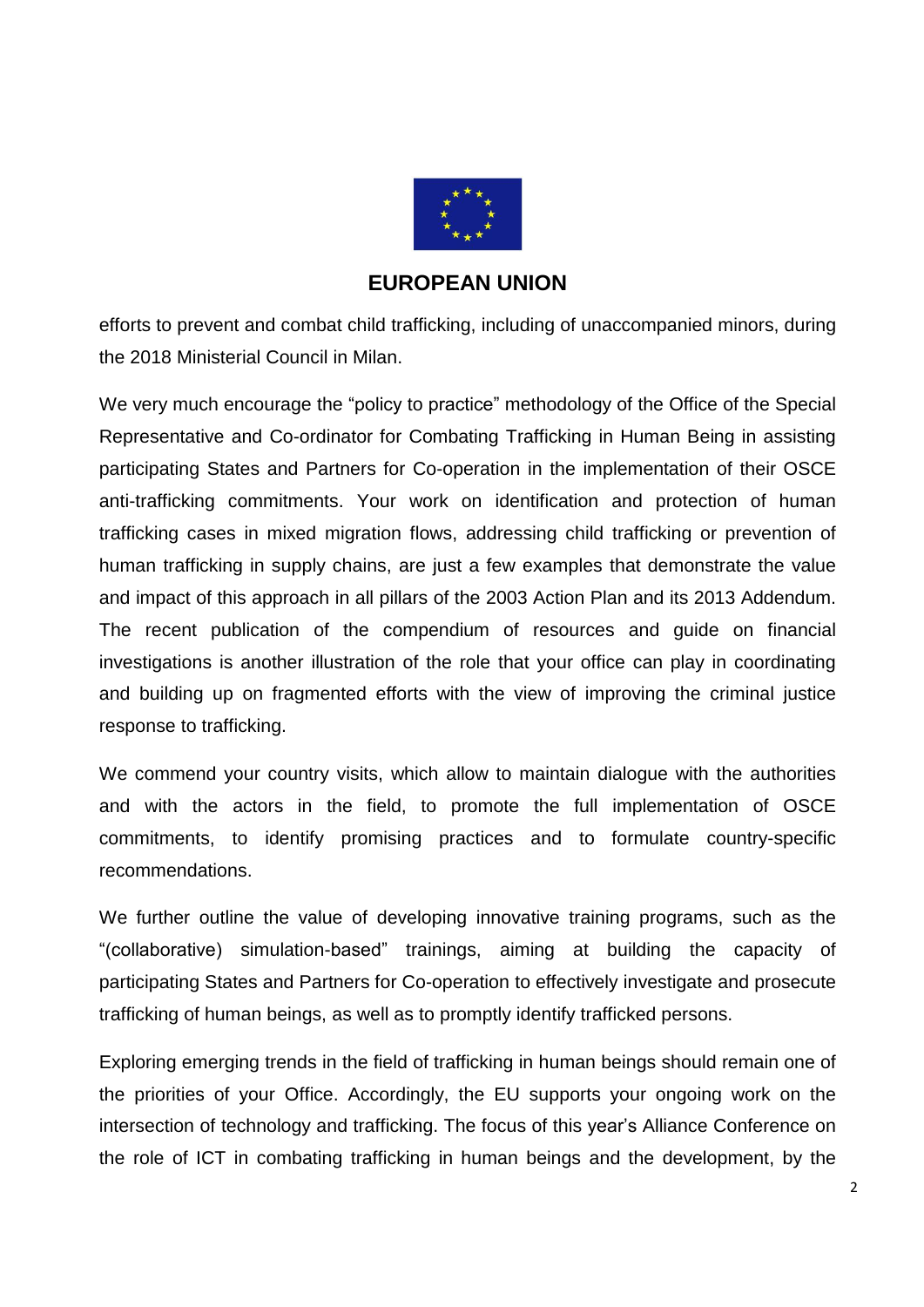

#### **EUROPEAN UNION**

OSCE in its role as co-chair of ICAT, of the issue brief on technology-related trends, challenges and opportunities, constitute a good basis for further work in this field.

Finally, the EU promotes more elaborated and better co-ordinated partnerships, both within the OSCE and across the international community. In this respect, we welcome efforts aimed at strengthening co-ordination with all OSCE executive structures (Office for Democratic Institutions and Human Rights, field missions, Transnational Threats Department, Conflict Prevention Centre, etc.). We also commend the cooperation between your Office and the Council of Europe and GRETA on awareness raising, capacity building, as well as with respect to monitoring activities. Moreover, we welcome the Office co-chairing, together with UN Women, of the Inter-Agency Co-ordination Group Against Trafficking in Persons (ICAT), which is a clear sign of recognition of the work of the OSCE in this important field. We would welcome even stronger cooperation between the OSCE and the UNODC in the field of combatting trafficking in persons and migrants smuggling, in order to promote the full implementation of relevant UN instruments (the Palermo Convention and its two additional Protocols).

In conclusion, we take a very positive view of your work in 2019. It is essential to continue the fight against trafficking in human beings from a cross-dimensional perspective and with a human rights-based, victim-centered, gender-specific and childsensitive approach. Taking into account the disproportionate targeting of women and girls, we emphasize the importance of addressing the gender dimension of human trafficking and would encourage you to continue enhancing the Office's work on this issue. We thank you for your efforts, which enable the OSCE to remain a privileged platform for elaborating a comprehensive and common response to human trafficking, thereby strengthening the stability and security of our region. We look forward to continuing the co-operation with your Office and wish you every success.